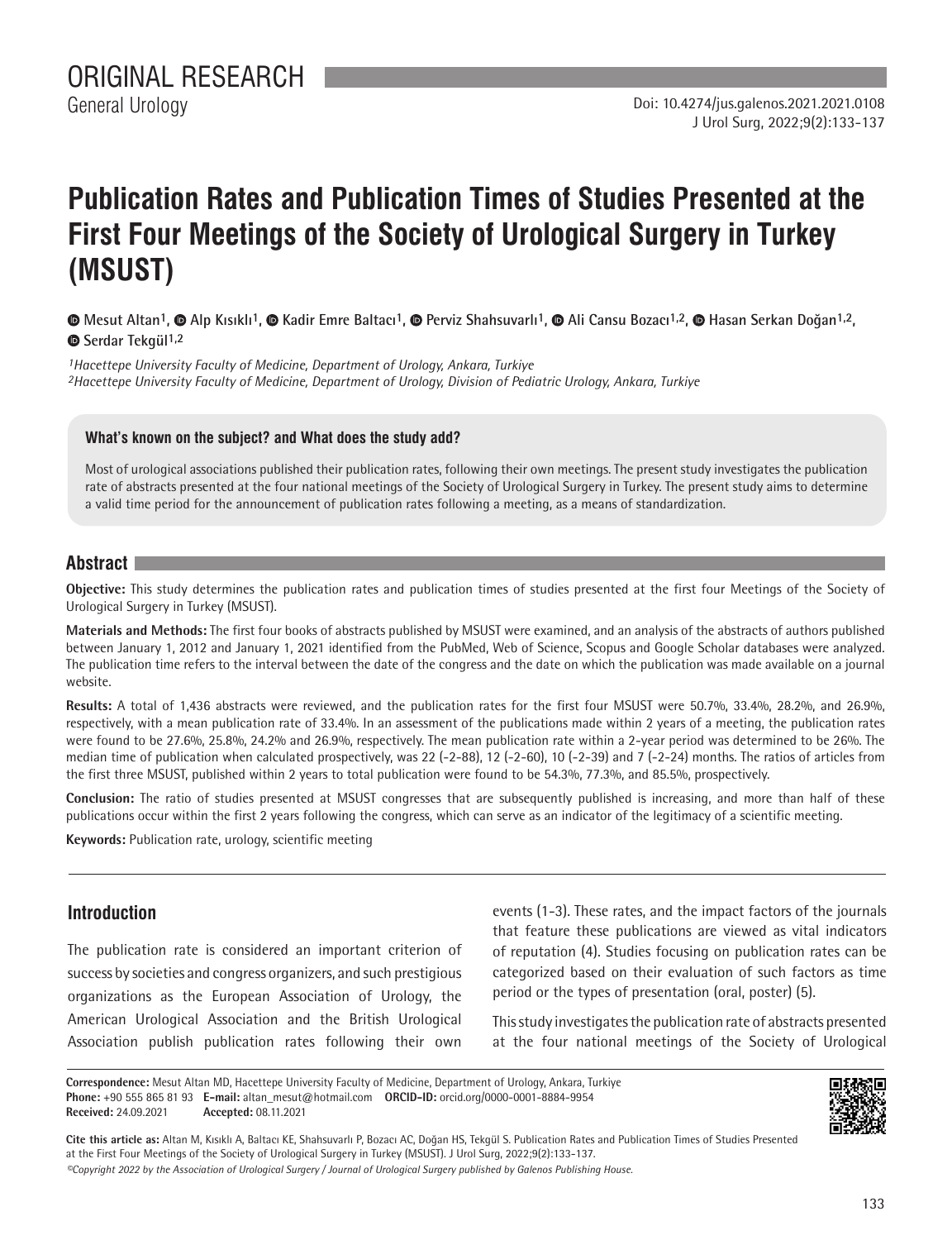Surgery in Turkey (MSUST), with an additional aim being to determine a valid time period for announcing the publication rates following a meeting as a means of standardization.

# **Materials and Methods**

The abstract books of four MSUST (held in 2012, 2014, 2016, and 2018) were reviewed, and searches of the PubMed, Web of Science, Scopus and Google Scholar databases for publications of the presented abstracts were made. A total of 1,485 abstracts (oral presentations, poster presentations and posters) were reviewed from January 1, 2012 to January 1, 2021.

The search of the databases first used the name of the first author of the abstract, and if no results were found, the subsequent authors were searched. Published papers with identical abstracts in terms of hypothesis, study design and conclusion were included as a match. Abstracts published more than 3 months before the meeting were excluded from the study.

The abstracts were subdivided into subspecialties as urooncology, andrology, pediatric urology, endourology, female urology and transplantation, while abstracts related to more than one subspecialty were included in both. The presentation type (oral, poster presentation and poster), study types (prospective, retrospective, laboratory and case report) and origin of the study (multicenter, university, training and research hospital, public hospital and private hospital) were all found to influence the publication rate. The publications were subdivided into three groups, as indexed (SCI, SCI-expanded), international (PubMed indexed but SCI, SCI- expanded) and national journals.

# **Results**

Of the 1,485 abstracts, 49 were excluded as they were published more than three months before the congress, and as a consequence, 1,436 abstracts were studied. The overall publication rate of studies presented at MSUSTs and the overall publication of MSUSTs over a 2-year period were 33.4% and 26%, respectively. The overall publication rates from the first, the second, third and fourth MSUSTs were 50.7%, 33.4%, 28.2%, and 26.9%, respectively, and the publication rates in indexed journals were 32%, 19.9%, 14.1%, and 13.9%, respectively. The publication rates of studies presented at MSUSTs are presented in Table 1 and Figure 1. The publication rates within two years of the first, second, third and fourth the MSUST were 27.6, 25.8, 24.2, and 26.9 percent, respectively, as presented in Table 2 and Figure 2.

The median publication times following the first, second, third and fourth the MSUST were 22 (-2-88), 12 (-2-60), 10 (-2- 39) and 7 (-2-24) months. A survival analysis of the abstracts published within 24 months of the first, second, third and fourth the MSUST were 54.3%, 77.3%, 85.5%, and 100%, respectively. The overall publication curve is presented in Figure 3. The median publication rates within two years of the first, second, third and fourth the MSUST were 11 (-2-24) months, 10 (-2-24) months, 8  $(-2-24)$  and 7  $(-2-24)$  months, respectively  $(p=0.192)$ .

Oral presentations, laboratory studies and multicenter studies recorded the highest publication rates in their categories (37%, 67.6%, and 46.5%, respectively). Publication rates by presentation type, study type and study center are given in Table 3. More than half of the abstract topics were in the fields of urooncology and endourology. Abstracts related to andrology, pediatric urology and transplantation had a higher ratio in overall publications than in overall abstracts. The abstract and publication rates by subspecialty are presented in Table 4.



**Figure 1.** Total abstracts and publications

MSUST: Meetings of the Society of Urological Surgery in Turkey

| <b>Table 1. Publication rates</b>                              |                       |                       |             |                       |  |  |
|----------------------------------------------------------------|-----------------------|-----------------------|-------------|-----------------------|--|--|
| <b>Parameters</b>                                              | 1 <sup>st</sup> MSUST | 2 <sup>nd</sup> MSUST | 3rd MSUST   | 4 <sup>th</sup> MSUST |  |  |
| <b>Overall publication</b>                                     | 138 (50.7%)           | 119 (33.4%)           | 106 (28.2%) | 116 (26.9%)           |  |  |
| Follow up, month                                               | 96                    | 72                    | 48          | 24                    |  |  |
| Indexed publication                                            | 86 (31.6%)            | 71 (19.9%)            | 52 (13.8%)  | $61(14.1\%)$          |  |  |
| International publication                                      | $19(7\%)$             | $12(3.4\%)$           | $20(5.3\%)$ | $17(3.9\%)$           |  |  |
| <b>Turkish publication</b>                                     | 33 (12.1%)            | 36 (10.1%)            | 34(9%)      | 38 (8.8%)             |  |  |
| MSUST: Meetings of the Society of Urological Surgery in Turkey |                       |                       |             |                       |  |  |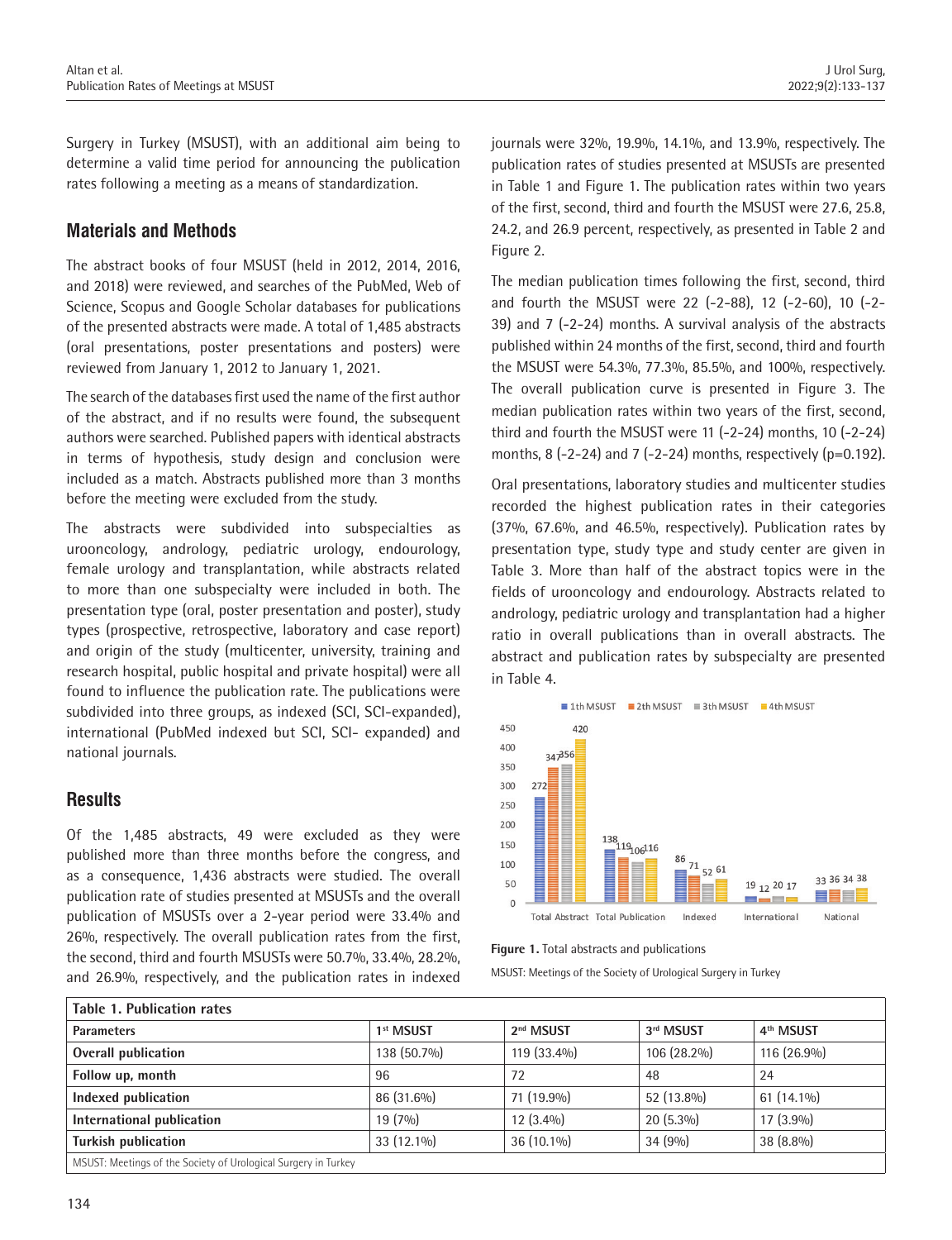# **Discussion**

Meeting of Urological Surgery in Turkey (MSUST) is a biannual scientific meeting held with national and international participation since 2012. The congress keeps attendees up-todate with the most recent scientific developments, and also







**Figure 3.** Publication curves for the four MSUSTs MSUST: Meetings of the Society of Urological Surgery in Turkey

serves as a platform for the debate of the key topics in the field. The event facilitates discussion of the received abstracts and the follow-up of new publications, serving as an environment for scientific nourishment, and researchers and other participants compile and submit their abstract papers accordingly. Over the last few years, the publication rates of abstracts sent to such meetings have gained increasing value (5), while studies in this field have sought to clarify the reasons for rejecting abstracts that fail to get published. It is generally accepted that a high publication rate of the studies presented at such congresses would be a point of significant prestige for such meetings and the organizing institutions. A number of noteworthy urological institutions, such as the European Association of Urology and the American Urology Association, like societies that focus on other specializations, share the publication rates of the studies presented at their meetings (1,2).

The publication rate from the 2000 European Association of Urology meeting was 55 percent with a mean time of 17 months (6). For the meetings of the European Society for Pediatric Urology (ESPU) (2003-2010) the publication rate was 47 percent, 65 percent within the first two years (7). Autorino et al. (8) reported a 20.5 percent publication rate for the 2001 and 2002 World Congress of Endourology (WCE), with a mean publication time of 14.6 months (maximum 48 months), although 80 percent of the publications were within 24 months. The authors' investigation of randomized controlled studies following the 2004, 2005, and 2006 WCE revealed a publication rate of 47.3 percent (45/94), with 16.4 months being the mean publication time (9). The publication rate was 22.1 percent within a mean of 13 months (1-45 months) following the annual 2002 and 2004 Societè Internationale d'Urologie meetings (10). The same ratio was 61.6 percent for podium or oral presentations with an 11-month median publication time for the 2003 International Continence Society (ICS) Meeting (11).

Publication rates were also investigated at several Turkish scientific meetings. The authors revealed a publication rate of 10.8 percent within an average of 11.77 months (1-33 months) for one a well-known Turkish urology meeting - the Turkish National Urology Congress - based on a search of the PubMed, Google Scholar and Scopus databases (12). The publication rates were 28, 21.9, and 34.5 percent for the Turkish National

| Table 2. Publication rates in two years                        |                       |                       |              |                       |  |  |
|----------------------------------------------------------------|-----------------------|-----------------------|--------------|-----------------------|--|--|
| <b>Parameters</b>                                              | 1 <sup>st</sup> MSUST | 2 <sup>nd</sup> MSUST | 3rd MSUST    | 4 <sup>th</sup> MSUST |  |  |
| Overall publication                                            | 75 (27.6%)            | 92 (25.8%)            | $91(24.2\%)$ | 116 (26.9%)           |  |  |
| Indexed publication                                            | $51(18.8\%)$          | 58 (16.3%)            | 45 (12%)     | $61(14.1\%)$          |  |  |
| International publication                                      | $7(2.6\%)$            | $11(3.1\%)$           | 18 (4.8%)    | $17(3.9\%)$           |  |  |
| Turkish publication                                            | $17(6.2\%)$           | $23(6.5\%)$           | 28 (7.4%)    | 38 (8.8%)             |  |  |
| Median time to publication                                     | $11 (-2 - 24)$        | $10(-2-24)$           | $8(-2-24)$   | $7(-2-24)$            |  |  |
| MSUST: Meetings of the Society of Urological Surgery in Turkey |                       |                       |              |                       |  |  |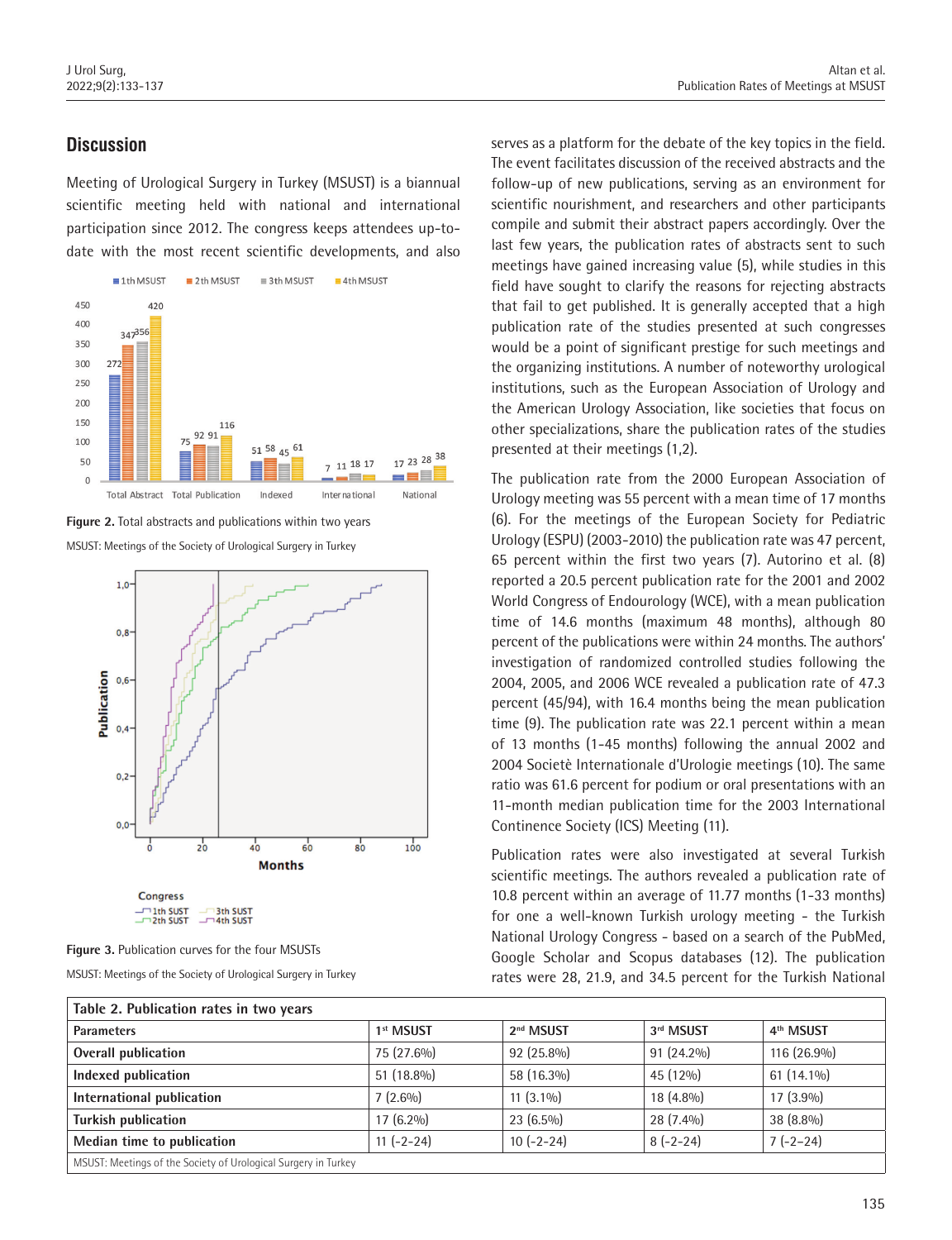Rhinology Congress, the Turkish National Otorhinolaryngology and Head & Neck Surgery and the National Congress of Gynecology and Obstetrics, respectively (13-15). A search of the abstracts was made from the PubMed, Turkmedline and Ulakbim National databases, and the median times until publication were less than 24 months in all studies. The publication rate for the first MSUST congress was reported in a previous study involving a search of the PubMed and SCI-E databases to be 28.3 percent, with a mean time of 21.1 months (16), although the authors did not specify the time periods and level of compatibility between the paper and abstract. In the present study, the overall publication rate was found to be 33.4% and the same rate in two years was 26 percent. While examining the publication rates within the first two-year period, the publication rates in Turkish journals followed annual upwards trend (from 6.2% to 8.8%), some of which may be submissions of studies to Turkish journals after being rejected by indexed journals, but may also be attributed to the criteria set forth by the Turkish Council of Higher Education.

In this study, oral presentations were found to have better publication rates than poster presentations, while the most

| Table 3. Publication rates according to presentation type,<br>study type and study center |                                   |                           |                     |  |
|-------------------------------------------------------------------------------------------|-----------------------------------|---------------------------|---------------------|--|
| <b>Parameters</b>                                                                         |                                   | <b>Total</b><br>abstracts | <b>Publications</b> |  |
| Presentation<br>type                                                                      | Oral presentation                 | 494                       | 183 (37%)           |  |
|                                                                                           | Poster presentation               | 794                       | 276 (34.8%)         |  |
|                                                                                           | Poster                            | 148                       | 20 (13.5%)          |  |
| Study type                                                                                | <b>Prospective</b>                | 212                       | 101 (47.6%)         |  |
|                                                                                           | Retrospective                     | 912                       | 280 (30.7%)         |  |
|                                                                                           | Laboratory                        | 74                        | 50 (67.6%)          |  |
|                                                                                           | Case report                       | 238                       | 48 (20.2%)          |  |
| Center of<br>study                                                                        | <b>University</b>                 | 765                       | 233 (30.5%)         |  |
|                                                                                           | <b>Multicenter</b>                | 228                       | 106 (46.5%)         |  |
|                                                                                           | Training and research<br>hospital | 334                       | 116 (23.3%)         |  |
|                                                                                           | <b>Public hospital</b>            | 69                        | 10 (14.5%)          |  |
|                                                                                           | Private hospital                  | 40                        | 14 (35%)            |  |

| Table 4. Abstract and publication rates by subspecialty |             |                |                                     |  |  |
|---------------------------------------------------------|-------------|----------------|-------------------------------------|--|--|
| <b>Subspecialty</b>                                     | In abstract | In publication | Rate of<br>publication/<br>abstract |  |  |
| Andrology                                               | 12%         | 16%            | 45.7% (85/186)                      |  |  |
| Pediatric urology                                       | $11\%$      | 12%            | 37.6% (62/165)                      |  |  |
| <b>Transplantation</b>                                  | 20/0        | 3%             | 35.9% (14/39)                       |  |  |
| Continence                                              | 17%         | 16%            | 32.1% (85/265)                      |  |  |
| Urooncology                                             | 35%         | 32%            | 31.1% (171/549)                     |  |  |
| Endourology                                             | 23%         | 21%            | 31.8% (113/355)                     |  |  |

publications by study type, from high to low, were laboratory, prospective and case report studies. Multicenter studies recorded higher publication rates than the other forms, and studies linked to private hospitals had a higher rate of publication than those of university hospitals. It was interesting to note that the number of abstracts received from private hospitals was very low. As Scherer et al. (5) suggested in their systematic review, studies with positive results and larger sample sizes, those dealing with basic sciences, and oral presentations, randomized clinical trials, multicenter studies and authors from academic settings had significant effects on publication rates.

As mentioned earlier, many institutions and congress organizers report their own publication rates, but when it comes to the comparison of such statistics, science is still taking its baby steps, and there may be many reasons for this, such as the differences in the time period, the differences in different studies, the search criteria, the databases in which the abstracts are scanned, and the level of compatibility between the papers and abstracts. Despite these setbacks, although a comparison is prevented, publication rates can still provide us with a gross estimation of the significance of a meeting. This is at the heart of the need to standardize such criteria as the databases scanned and the various publication qualifications, and a fixed time period must be established. In this study, the four different meetings, although recording different median times, were assessed with a time period shorter than two years, and the publication rates within these two years were found to be similar. Even for the first meeting, which had the longest follow-up time, more than half the publications were made within the first two years. Taking this into consideration, we believe that any given meeting should announce their publication rates for a fixed time frame, and that this should be set at 2 years. This might be attributed to the fact that corresponding authors started to lose motivation to publish their studies after 2 years of attempts.

Another important criterion that needs to be included could be the acceptance rate of submitted abstracts. The lower the acceptance rate the publication rate would be expected to be higher. Generally, studies that are rejected by a congress are not submitted for publication, which may be due to the reluctance of the author to resubmit the study for further assessment in fear or further rejection (17). Interestingly, the authors claimed that this pessimism was not associated with the study quality, originality, sample size, design or results (17). Studies published before scientific meetings are also not submitted to journals for several reasons. Studies rejected by congresses would likely be declined by journals due to the more rigorous peerreview process associated with indexed journals than scientific meetings. Following the rejection by a journal, some authors choose not to submit their studies to other journals (18). Another factor is that authors may not have sufficient time to